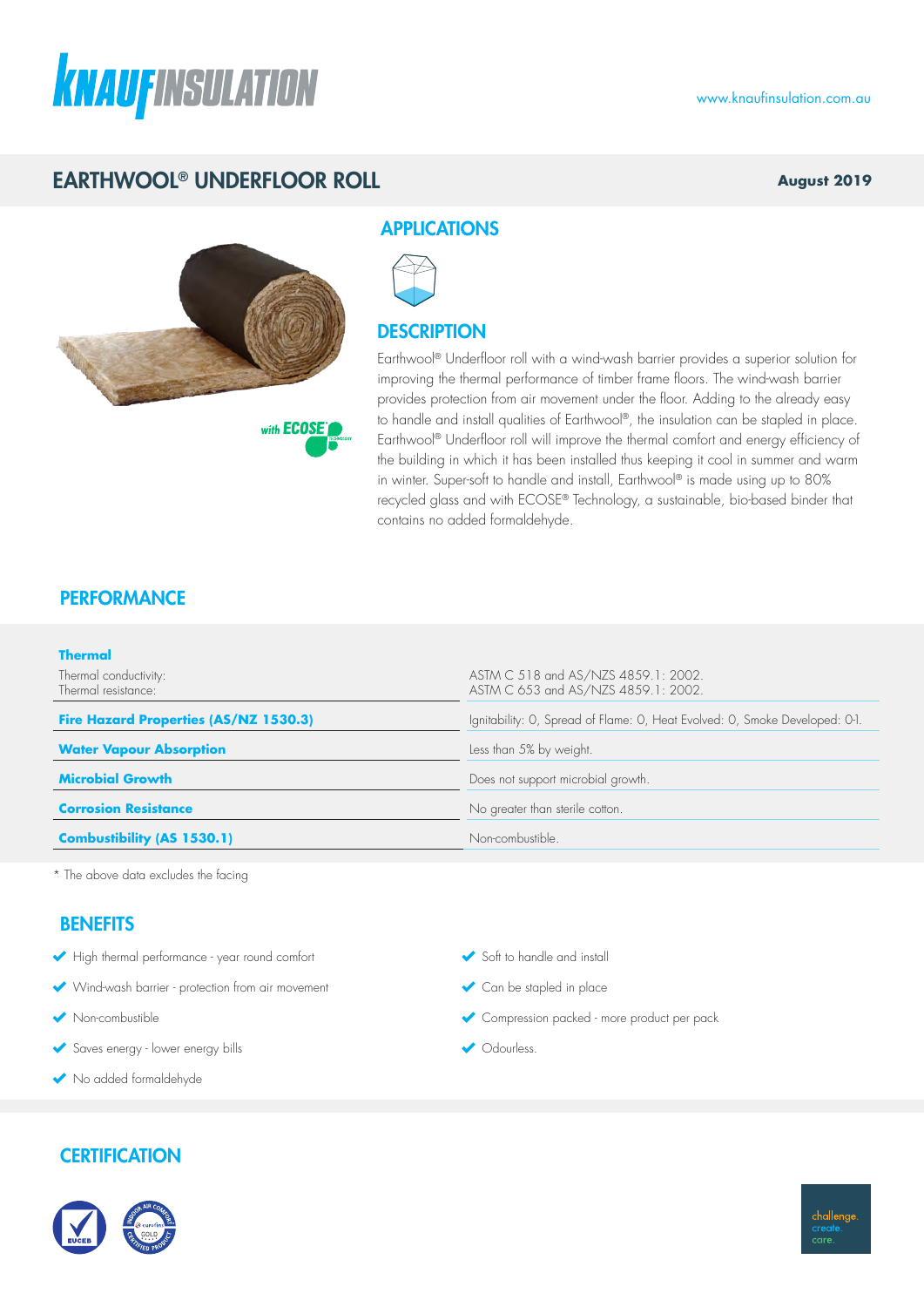

## EARTHWOOL® UNDERFLOOR ROLL **August 2019**

## ADDITIONAL INFORMATION

#### **Specification Compliance**

AS/NZS 4859.1: 2002 Materials used in the Thermal Insulation of Buildings and comply with the Building Code of Australia (BCA) requirements.

#### **Specification Guide**

The underfloor insulation shall be Earthwool® Underfloor roll R\*, \*mm thick, faced with a black glass wind wash barrier. The Glasswool will be non-combustible, CFC/HCFC free, zero ODP and GWP, glasswool insulation with high post-consumer recycled glass content and with ECOSE® Technology. It will be manufactured under Quality Assurance Standards ISO 9001:2008 and ISO 14001:2004 by Knauf Insulation and shall be installed in accordance with the instructions issued by them.

\*architect to insert details of products used.

#### **Bio-solubility**

The formulation used for Earthwool® insulation has been independently assessed to meet the requirements of the stringent Note Q standard (and is therefore consistent with the highest Australian and New Zealand industry standards), and also assessed by Knauf Insulation against the criteria of the Australian Safety and Compensation Council ASCC Approved Criteria for Classifying Hazardous Substances [NOHSC: 1008 3rd Edition]. As a result of this assessment, Earthwool® insulation is not classified as hazardous according to the NOHSC criteria.

#### **Proven Performance**

- Wind wash barrier for improved thermal performance.
- Preferred by professional installers concerned with quality, appearance and productivity.
- Excellent acoustical properties reduce sound transmission.

#### **Durability**

• Earthwool® insulation is odourless, rot proof, non-hygroscopic, does not sustain vermin and will not encourage the growth of fungi, mould or bacteria.

#### **Superior Handling**

- Packs contain two 600mm wide rolls which can be split for easy installation under the floor.
- Highly resilient insulation recovers quickly to full thickness for a snug fit and superior finished aesthetics.
- Consistent quality materials feel good, cut easily and install fast.
- Low dust for easier handling and increased productivity.

#### **Convenient Packaging, Easier Handling**

- Earthwool® insulation is packaged in a strong, white film that offers excellent protection from abuse, dust and moisture.
- Earthwool® insulation packages feature easy to follow installation instructions.
- MasterBag insulation units (containing multiple packs) ensure reduced handling costs with improved compression more square metres per bag, more square metres per truck load, fewer trips to the job site and less warehouse space for storage.

#### **Superior Service and Support**

- Knauf Insulation is totally focused on providing first class customer service, producing high quality product and 'on time in full' deliveries.
- Knauf Insulation supports a professional network of distributors and re-sellers in order to service a growing insulation market.
- Knauf Insulation is committed to providing a comprehensive range of relevant sales and marketing literature and web-based technical information to support specifiers and customers.

#### **Environmental**

- Earthwool® Underfloor roll is free from CFCs, HCFCs and any other material with ozone depletion potential in its manufacture and content and represents no known threat to the environment.
- Earthwool® Underfloor roll manufacture has a low impact on the environment and is classified as Zero ODP and Zero GWP.